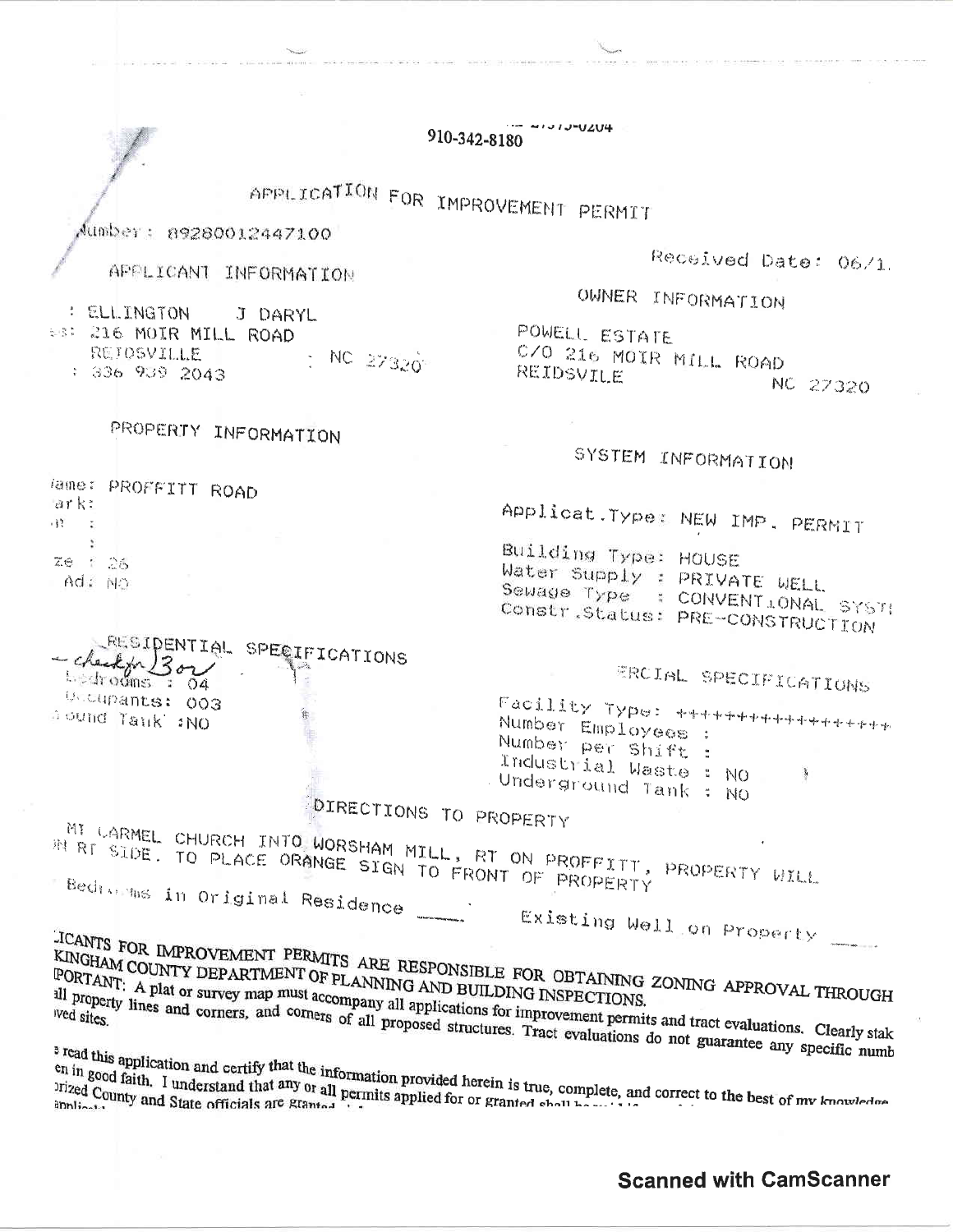Authorize tion for Wastewater System Construction must be obtained from our Department prior to the construction/installation of a system issuance a building permit.

TAX PIN NUMBER: 89280012447100 APPLICANT NAME: ELLINGTON DARYL

PROPERTY INFORMATION

OWNER INFORMATION

POWELL ESTATE C/O 216 MOIR MILL ROAD NC 27320 REIDSVILE

ot Size : 26

ubd/Park:

ection :

 $: 100$ 

## RESIDENTIAL SPECIFICATIONS

lumber Bedrooms : 04 umber Occupants: 003 wilding Type : HOUSE

toad Name: PROFFITT ROAD

Water Supply : PRIVATE WELL

COMMERCIAL SPECIFICATIONS

Ĵ.

Facility Type: ++++++++++++++++++++ Number Employees : Number per Shift: Industrial Waste : NO

### DIRECTIONS TO PROPERTY

MT CARMEL CHURCH INTO WORSHAM MILL, RT ON PROFFITT, PROPERTY WILL BE ON RT SIDE. TO PLACE ORANGE SIGN TO FRONT OF PROPERTY

| Design Wastewater Flow 480 gallduy LTAR 0.3                                                                                                                                                           | Diagram of the existing/proposed facility and the specific site for the wastewater system |
|-------------------------------------------------------------------------------------------------------------------------------------------------------------------------------------------------------|-------------------------------------------------------------------------------------------|
| New Site_YES<br>Repair Site_                                                                                                                                                                          | <u>Prottitt Roud</u><br>441.78                                                            |
| Type System: Conventional Y25 Conventional-Pump<br>LPP<br>PPBPS System<br>Other                                                                                                                       | 180                                                                                       |
| Required Site Modifications/Conditions                                                                                                                                                                | าร์<br>60<br>INUTIAL AND<br>REPAIR AREA<br>50<br>CONVENTIUMAL                             |
|                                                                                                                                                                                                       | $5$ YSTIZMS<br>٤٥<br>$-250$<br>140                                                        |
| Grease Trap/Pretreatment Requirements_                                                                                                                                                                |                                                                                           |
|                                                                                                                                                                                                       | WOODS                                                                                     |
|                                                                                                                                                                                                       |                                                                                           |
|                                                                                                                                                                                                       | 228.73                                                                                    |
| A plat of the property showing specific locations must be<br>attached for this improvement permit to be complete. THIS<br>PERMIT IS SUBJECT TO<br>OR<br><b>REVOCATION</b><br>SUSPENSION IF THE<br>THE |                                                                                           |
| SITE PLANS OR<br>INTENDED USE CHANGE, THE SITE OR SOLL<br>CONDITIONS ARE ALTERED, PERMIT CONDITIONS<br>ARE NOT MET, OR UPON A FINDING THAT ITS                                                        | 162                                                                                       |
| ISSUANCE WAS BASED ON INCORRECT OR<br><b>INADEQUATE INFORMATION.</b><br>Appeals: By written petition to the Office of Administrative                                                                  |                                                                                           |
| Hearings, P.O. Drawer 27447, Raleigh, North Carolina<br>27611-7447 in accordance with G.S. 150B-23(a).                                                                                                | $Date_7$ //198<br>Authorized Agent Journal Hummar I 1584                                  |

## **Scanned with CamScanner**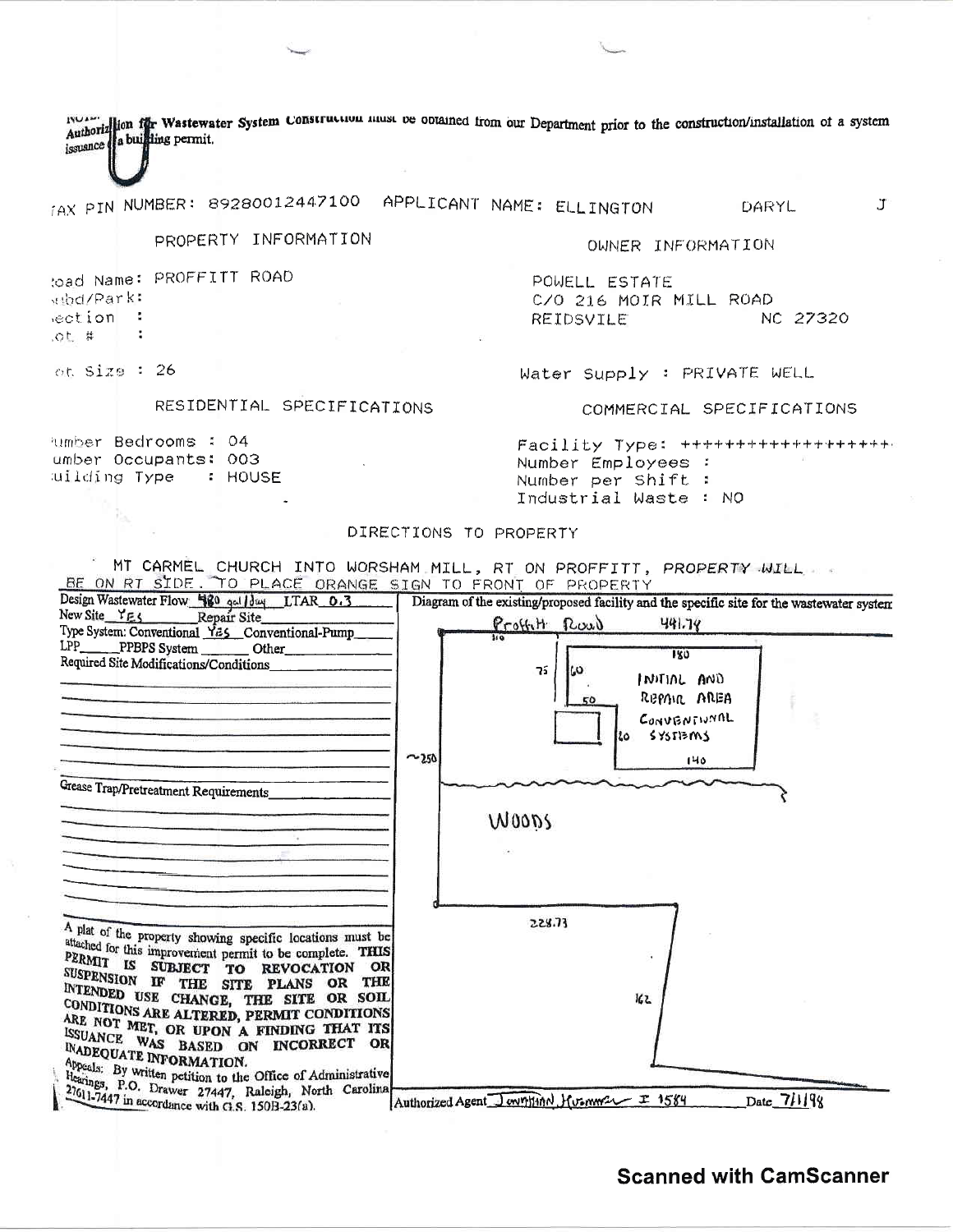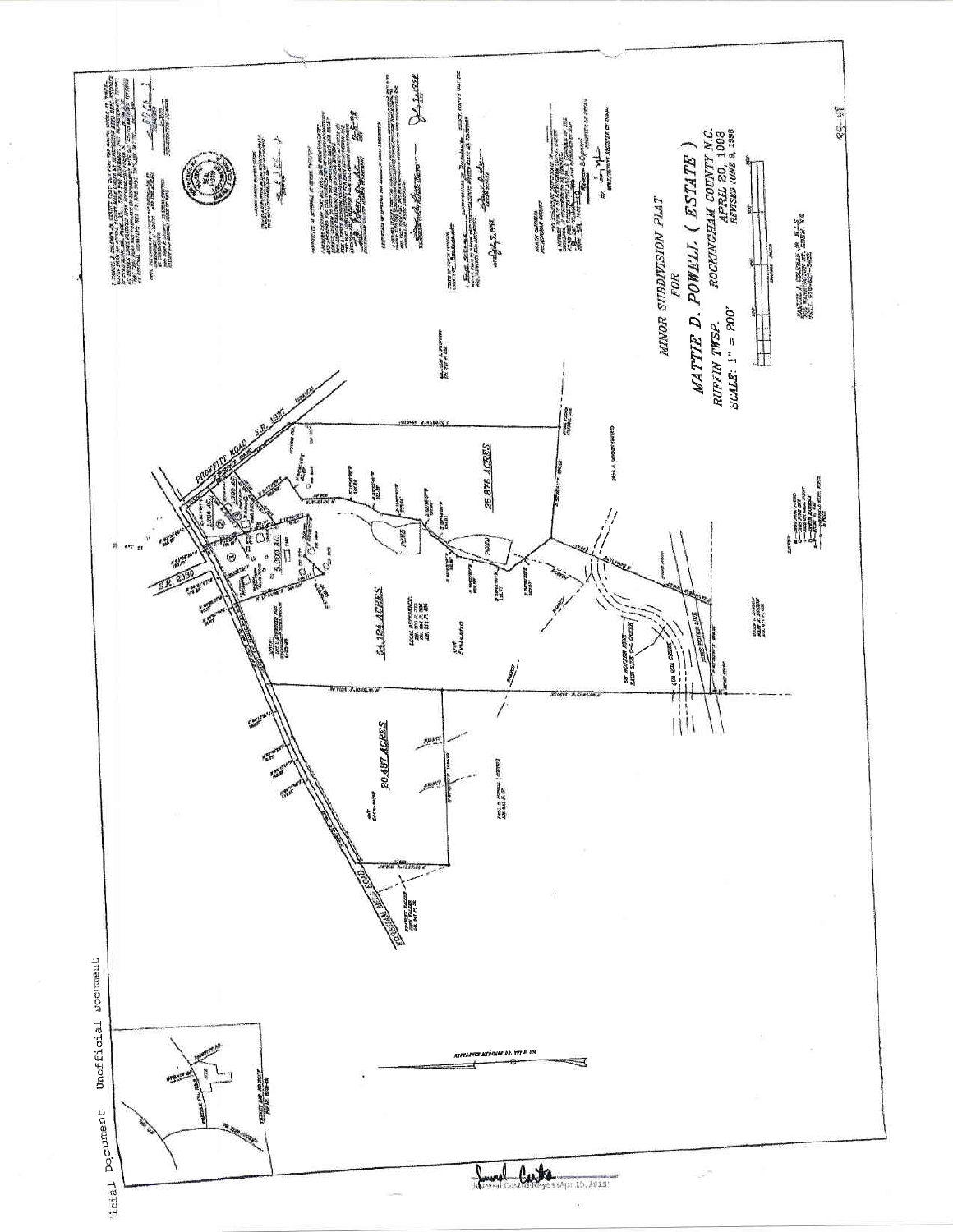$\overline{\mathbb{J}}$ 

000000

FILED<br>
ROCKINGHAM COUNTY NC<br>
REGISTER OF DEEDS<br>
7- 9-1998 10:54:53<br>
7-9-1998 10:54:53<br>
REGORDING 7-05

NORTH CAROLINA ROCKINGHAM COUNTY

# RESTRICTIVE COVERANT FOR STANDS OF

#### **MATTIE D. POWELL FARM**

KNOW ALL MEN BY THESE PRESENTS, that we, Doris P. Summers and<br>husband, Bobby R. Summers, Marion P. Sharpe (widow), Mary P.<br>Strickland and husband, Vern W. Strickland, Paula Powell Candler<br>and husband, Robert Candler, do he the uses thereof running with the properties by whom so ever owned, to-wit:

- Use of all lots and tracts in said subdivision shall be 1. for residential and/or agricultural purposes only. Lots<br>One (1), Two (2), and Three (3) shall be for residential purposes only.
- No building other than single family dwellings with a private garage and other out buildings incidental to residential use shall be erected or permitted to remain on Lots One (1), Two (2) and Three (3).  $2.$
- Residential structures must contain a minimum of 1750 residential structures must contain a minimum of 1730<br>square feet of heated living area (exclusive of carports<br>and porches). Such houses shall be conventional<br>construction (stick built). No single wide, double wide<br>mobile  $3$ brick construction.
- No inoperative or unlicensed motor vehicles, or parts thereof, may be stored or located on the property. No<br>trash dump, junk, or salvage business can be located on 4. said property.
- Any driveways and mailbox serving each lot or tract must<br>be installed and/or constructed in accordance with North  $5.$ Carolina Department of Transportation Standards.
- No ostriches, emus, swine, poultry, or turkeys can be<br>raised or kept on any lots or tracts in said subdivision. 6.
- The 20.487 acre, 54.124 acre and 25.876 acre tracts as 7. shown on said map may not be subdivided into lots or<br>tracts of less than 5.0 acres each and the restrictions herein shall apply to such subdivision.
- All lots shall conform to set back and side line<br>requirements established by the Rockingham County<br>Planning and Zoning Regulations at the time of the 8. establishment of these restrictions.
- These covenants shall be deemed separable and not as a whole and are to run with the land, and shall each be<br>binding on all of the parties and all persons claiming<br>hereunder until January 1, 2010. The said covenants<br>shall, thereafter be automatically extended for 9.